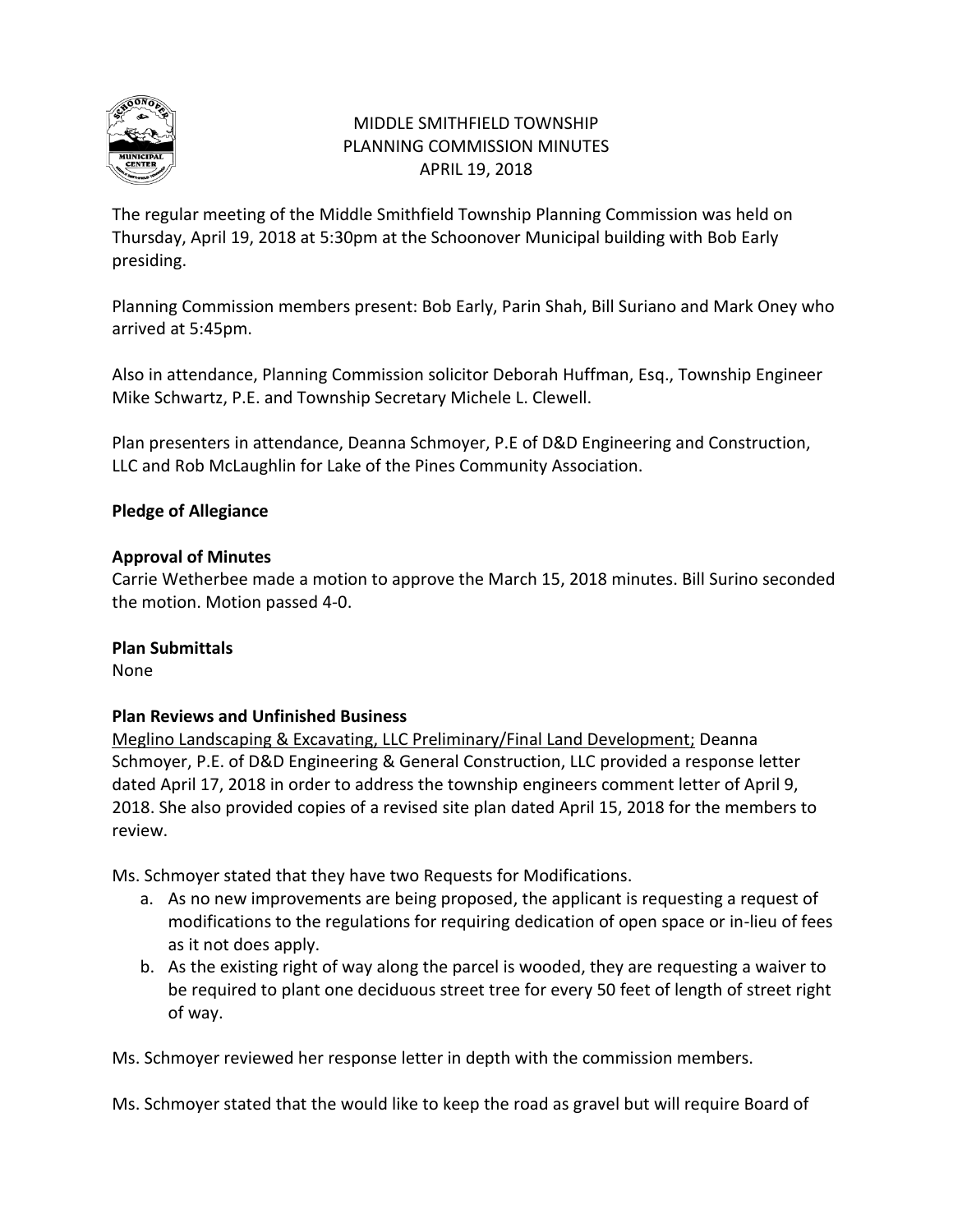Supervisor action. They proposed to revise the parking spaces to five. Dave Manter, SEO was on site and declared that the septic system is adequate.

Bill Suriano made a motion granting the modification request to not require dedication of open space or in-lieu of fees. Parin Shah seconded the motion. Motion passed 4-0.

Carrie Wetherbee made a motion grating the officiation request to not require the planting of one deciduous street tree for every 50 feet of length of street right of way as the existing right of way along the parcel is wooded. Bill Suriano seconded the motion. Motion passed 4-0.

There was discussion regarding Township Engineer, Fred Courtright, P.E. letter recommending that screening and fencing be installed. Ms. Schmoyer stated that the owners did not mention this to her but if the zoning officer says it requires the screening and fencing, maybe the applicant can install fencing with slates in it. Ms. Schmoyer stated that she would speak to the Zoning officer before next Thursday's supervisors meeting.

(Mark Oney arrived at 5:46pm)

Parin Shah made a motion to recommend to allow existing gravel to be used instead of Requiring the area to be paved. Carrie Wetherbee seconded the motion. Motion passed 5-0.

Carrie Wetherbee made a motion to recommend approval of the Meglino Landscaping & Excavating, LLC Preliminary/Final Land Development Plan to the Board of Supervisors, subject to the Township Engineers letter of April 9, 2018. Bill Suriano seconded the motion. Motion passed 5-0.

Lake of the Pines Community Maintenance Building Land Development Plan; Deanna Schmoyer, P.E. of D&D Engineering & General Construction, LLC and Rob McLaughlin of the Lake of the Pines Community Association was present. Ms. Schmoyer provided a response letter dated April 17, 2018 in order to address the township engineers comment letter of April 9, 2018.

The conditional use was approved by the Board of Supervisors on March 23, 2018. The only change in the plan based on the conditional use hearing is that the 40 foot buffer in between the surrounding property owners has been added.

Ms. Schmoyer stated that they are seeking one Modification Request of Regulations for retention and detention facilities.

Ms. Schmoyer stated that the survey is still outstanding in order to consolidate the six lots.

Mike Schwartz said a description of the southern boundaries was not depicted on the plan. Ms. Schmoyer stated that she is waiting on the surveyor for that information.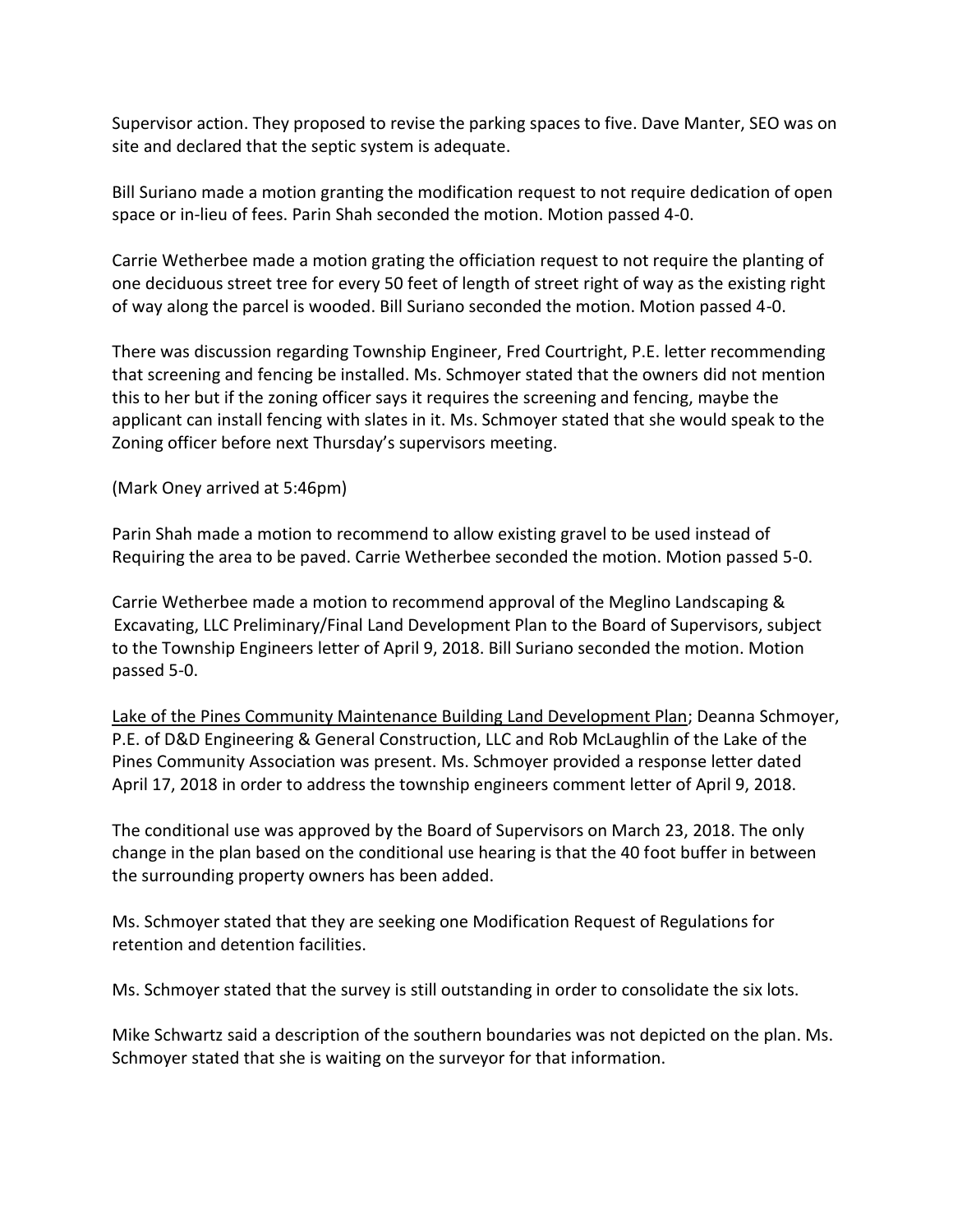There was discussion regarding the requirement to have the area paved and Ms. Schmoyer stated that it is required and that the township will also want bonding in place prior to paving.

There was discussion regarding the stormwater and request for modification. She stated that she will do an amendment to the soils to slow it down with a test during construction and she will probably still have to ask for a modification with the amendment. Mike Schwartz recommended that testing be done when it is installed. Ms. Schmoyer stated that she does not have the modification request with her but will forward to the township secretary tomorrow.

Mark Oney suggested that the fire departments be notified where this new location within the community is located.

Parin Shah made a motion to grant the stormwater modification as requested subject to Meeting the township engineer's requirements. Carrie Wetherbee seconded the motion. Motion passed 5-0.

Parin Shah made a motion to approve the Lake of the Pines Community Maintenance Building Land development plan subject to joining the six lots and addressing the township engineers April 9, 2018 letter.

**Other reviews and/or Recommendations** None

**New Business** None

**Discussion**  None

### **Continuing Education**

Carrie Wetherbee stated that she forward the power point presentation on the last webinar offered by Penn State.

Michele Clewell presented Carrie Wetherbee and Parin Shah with their certificates of attendance from the Pennsylvania State Association of Boroughs and The Pennsylvania Municipal Planning Education Institute. Carrie, Parin and Michele all attended the seminar over a three week period in March 2018.

**Public Comment** None

**Next Meeting** May 17, 2018 at 5:30pm.